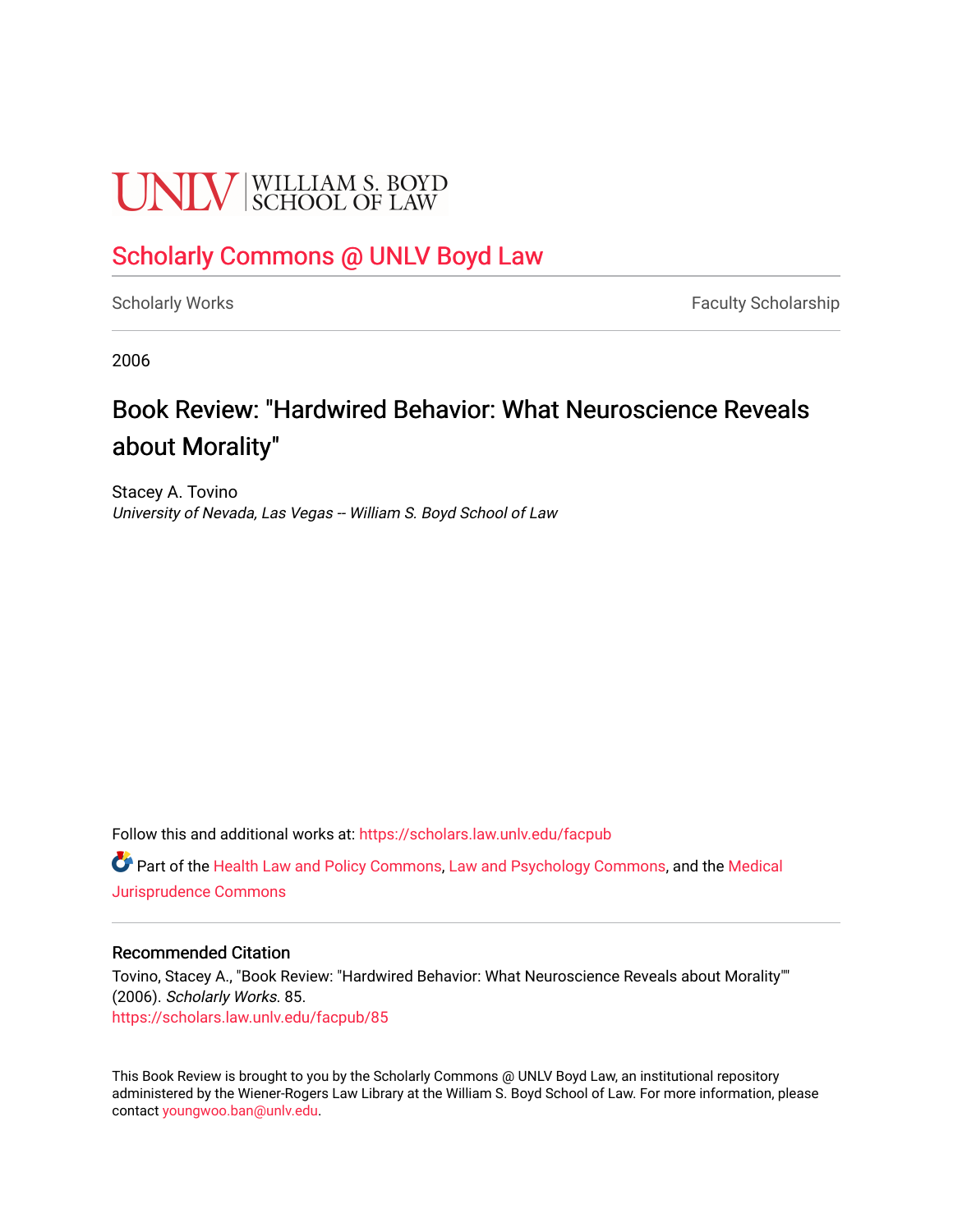$\overline{a}$ 

*HARDWIRED BEHAVIOR: WHAT NEUROSCIENCE REVEALS ABOUT MORALITY*. By Laurence R. Tancredi. Cambridge University Press 2005. Pp. 226. \$28.99. ISBN: 0-521-86001-6.

The field of neuroethics has been described as an amalgamation of two branches of inquiry: the ethics of neuroscience and the neuroscience of ethics. The ethics of neuroscience, which has received considerable attention over the past three to four years, is concerned with the ethical principles that should guide brain research and the treatment of neurological disease, as well as the effects that advances in neuroscience have on our social, moral, and philosophical views. The neuroscience of ethics, which has received considerably less attention, may be described as a scientific approach to understanding ethical behavior.<sup>1</sup> Psychiatrist and lawyer Laurence Tancredi makes a significant and early contribution to the neuroscience of ethics in *Hardwired Behavior: What Neuroscience Reveals About Morality*.

Tancredi begins by developing a historical framework for understanding community notions of morality. Moral proscriptions on behavior originated in ancient philosophy, were illustrated in classic literature, and continue to be identified by the western Judeo-Christian tradition and the religions of Islam and the Far East. Common precepts of morality include bans on negative behaviors such as murder, infidelity, greed, sloth, and manipulation. Sigmund Freud, Jean Piaget, Lawrence Kohlberg, and other early experts in moral development viewed these negative behaviors through the lens of mentalism, a focus on the mind as separate from the brain and the body. Central to mentalism are the concepts of free will and intentionality—the belief that individuals can choose whether to engage in immoral acts.

Tancredi chronicles the transition from mentalism to physicalism, which emphasizes the primacy of the physical brain. Although physicalism dates back to Aristotle and the principles of natural law, advances in neuroscience have brought it to the level of brain biology. Tancredi's focus is the role of biology in immoral behavior, which he examines through a series of case studies, beginning with infamous Ricky Green. (46-68) Green, who had a long history of physical and

 <sup>1.</sup> Adina Roskies, *A Case Study of Neuroethics: The Nature of Moral Judgment*, in *Neuroethics: Defining the Issues in Theory, Practice, and Policy* 18 (Judy Illes ed., Oxford U. Press 2006).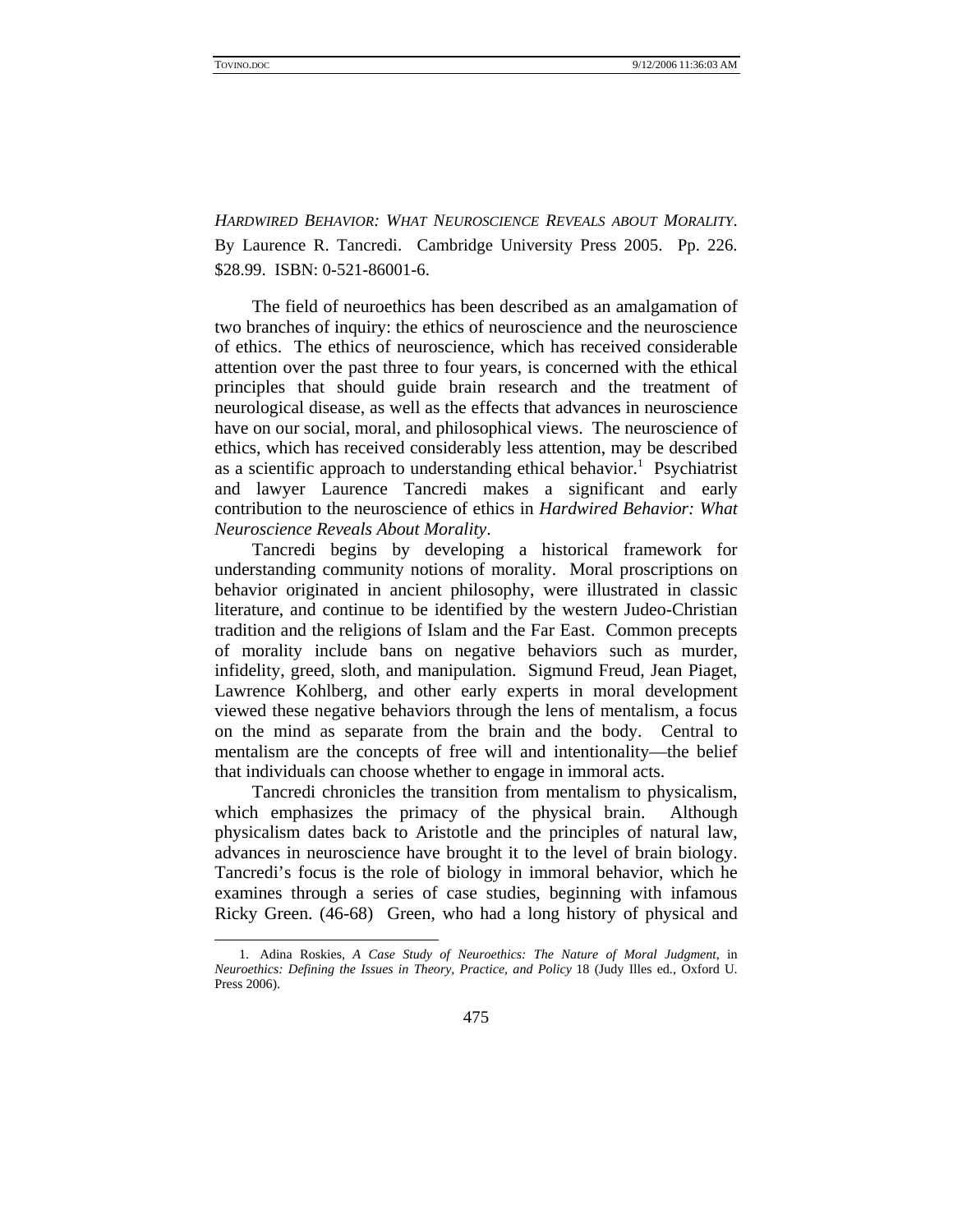$\overline{a}$ 

#### 476 *JOURNAL OF LAW & RELIGION* [Vol. XXI

sexual abuse, sexually mutilated and killed at least two women and two men. Tancredi avoids the nature-nurture dichotomy by suggesting that Green's behavior resulted from a combination of *selection factors* (the genetic capacity for transferring a trait) and *instruction* (an environmental agent that triggers the innate capacity present in the genes). (64-66, 81) Stated another way, Green's genes and biology (including an ineffective limbic system and an abnormal prefrontal cortex), as well as environmental influences, may have contributed to his behavior.

Tancredi uses additional case studies and research findings to further illustrate the role of the brain in moral decision-making. A case study involving a failed heterosexual relationship is used to suggest that men who have structural and functional abnormalities in the orbitofrontal gyrus, left superior frontal gyrus, posterior cingulate gyrus, and superior temporal sulcus may have reduced capacity for empathy, an essential component for developing a moral sense. (112) Hypersexuality may result from damage to the limbic system, and poor financial planning skills may be due to frontal lobe injury. The cases of Andrea Yates, Susan Smith,<sup>2</sup> Martha Stewart, and Enron allow for a discussion of the role of the brain in cases involving "madness" and "badness," as well as individual and corporate greed. Drawing on his experience as a psychiatrist, Tancredi believes that criminal money-related behaviors frequently stem from bipolar illness, obsessive-compulsive disorder, and a pathological fear of failure—disorders involving major parts of the brain, including the prefrontal and temporal lobes and the amygdala.

In his final chapter, Tancredi considers a hypothetical legislative program set in the year 2100 that supports the use of functional neuroimaging technology and brain treatments to curtail immoral behavior, ensure acceptable expressions of sexual desires, and limit wasteful spending activities, including gambling. Among other measures, the hypothetical reforms require genetic and functional neuroimaging testing of all babies to identify their potential range of behavior, as well as the augmentation or replacement of the areas of the brain that contribute to immoral decision-making. The program's underlying assumption is that free will, if it exists at all, plays a minor role in morality. Briefly switching approaches from the neuroscience of ethics to the ethics of neuroscience, Tancredi compares the issues raised

 <sup>2.</sup> Texas mother Andrea Yates, who suffered from psychotic hallucinations and delusions, drowned her five children in a bathtub in 2001. South Carolina mother Susan Smith rolled her Mazda—and her two children—into a lake in an attempt to secure the affection of her lover in 1995.